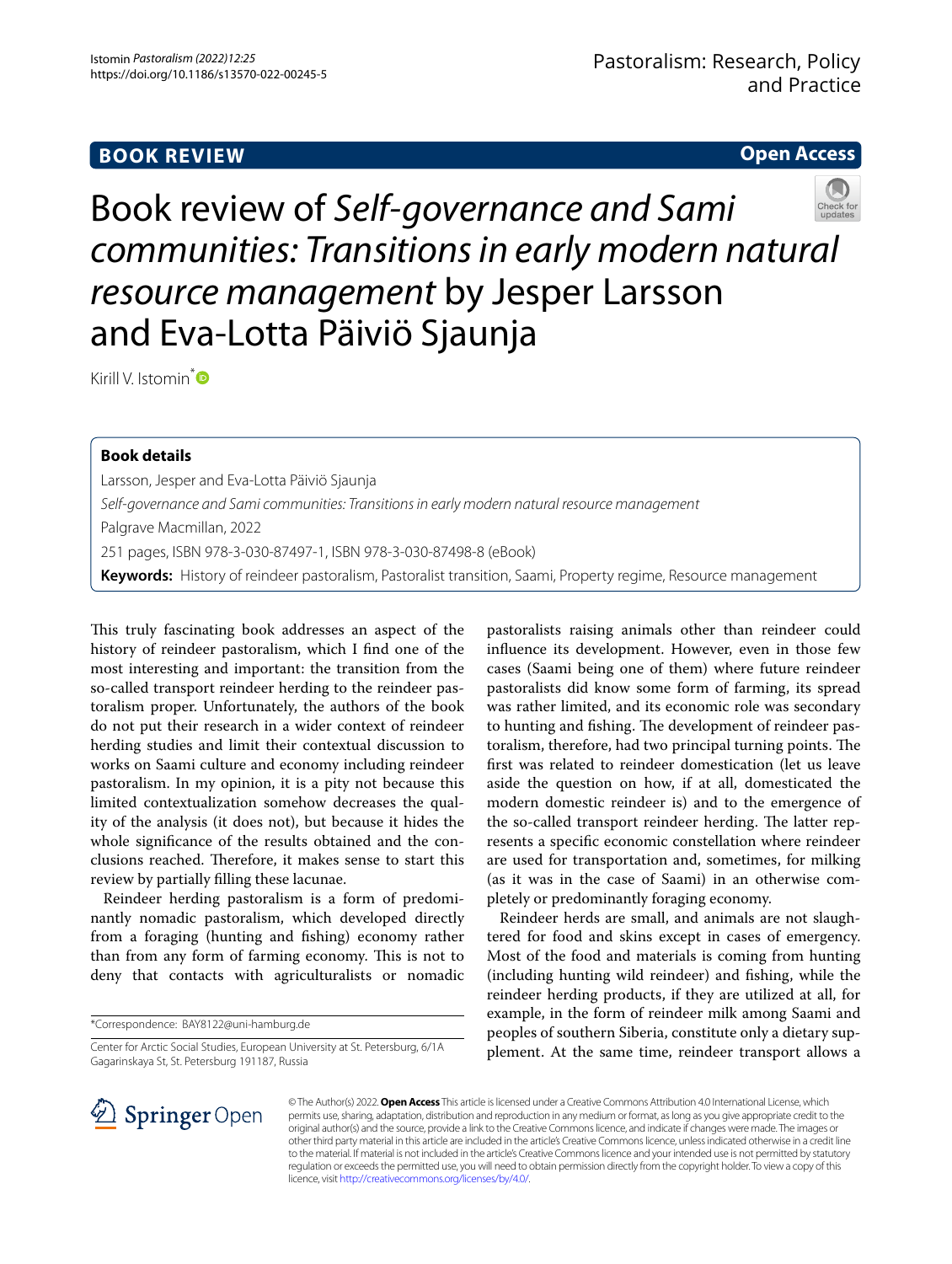signifcant increase of the territory that can be exploited for hunting and fshing, which enables an increase in economic efficiency, particularly in Arctic environments with their low ecological productivity. To put it simply, transport reindeer herders are highly mobile hunters and fishermen rather than pastoralists (Krupnik [1993\)](#page-3-0). The second turning point is the transition from the transport reindeer herding to the reindeer pastoralism proper. It can sound counterintuitive, but the effect of this transition on the culture, society and economy of the groups involved was likely not less pronounced than that of reindeer domestication. Indeed, this transition was not only about starting to kill those animals, which had been previously used only for transport and milking, for food and skins. It also involved a change in the size of herds, migration patterns, norms of land tenure, pasturing techniques (e.g. a transition from "trust" to "domination" as the basic mode of relation to reindeer in terms of Tim Ingold ([1988](#page-3-1))), social organization, relations to outsiders, etc. In the history of reindeer pastoralism, these two turning points are separated by a gap of approximately 1000 years. Furthermore, there are numerous examples of aboriginal societies—mainly in the southern and central Siberia (e.g. Tofu (Melnikova [1994;](#page-3-2) Donahoe [2012](#page-3-3); Stépanoff [2012](#page-3-4)), Todzhu-Tyva (Donahoe [2006;](#page-3-5) Donahoe [2012](#page-3-3)), many groups of Evenki (Mertens [2016;](#page-3-6) Davydov  $2017$ ; Stépanoff et al.  $2017$ ), but also in the Arctic (e.g. Yukaghir (Tugolukov [1979](#page-4-0)), Nganasan (Popov [1948](#page-3-9)), most groups of Khanty and Mansi (Stépanoff et al. [2017](#page-3-8)))—where the second turn never happened and the transport reindeer herding rather than the reindeer pastoralism proper persisted until very recently (Bogoraz-Tan [1933](#page-3-10)). In contrast, there are almost non-existent examples of skipping the transport reindeer herding stage and developing reindeer pastoralism in a society, where (semi) domesticated reindeer have not been used previously.

This shows that an understanding of both turns, their casual factors and mechanisms, is necessary to understand the formation and development of reindeer pastoralism. At the same time, the turns are very unequally studied. Tons of literature has been published on reindeer domestication. What is more important, this literature is truly interdisciplinary: archaeologists, anthropologists, historians, zoologists and specialists in genetics have each made important contributions to it. In comparison with this interdisciplinary effort, studies of the transition to reindeer pastoralism proper can be said to hardly exist at all: several dozen publications in diferent languages, most of them speculating about the reasons for the transition in particular cases without any attempt to describe the process of the transition in details. This is particularly strange because the transition happened quite recently: the frst true reindeer pastoralist economies emerged in the seventeenth century among Saami and Chukchee, in the westernmost and the easternmost parts of the Eurasian Arctic. Over the eighteenth century, the waves of transition to reindeer pastoralism spread from these two centres eastwards (to Nenets and Komi) and westwards (to Arctic Evens and Evenkis) before meeting each other in the early nineteenth century in the Taimyr Penin-sula and lower Yenissei (Krupnik [1993](#page-3-0)). This huge economic and cultural change occurred just in front of the eyes of colonial administrations (the transition among Chukchee, who were not completely subjugated by the time, represents an exception), and therefore, one can expect it to leave a lot of documental traces.

The significance of the book by Jesper Larsson and Eva-Lotta Päiviö Sjaunja consists in the fact that it ofers a reconstruction of one case of transformation from the transport reindeer herding to nomadic pastoralism and that a scope and detail of this reconstruction exceed anything I have either seen published in English; furthermore, I do not know anything comparable being published in Russian either (unfortunately, I do not speak any of Nordic countries' languages and cannot discuss about them). Indeed, the authors do not limit themselves to tracing changes in reindeer herding only. Instead, they trace changes across the whole complex of traditional economic branches, including fshing, hunting, berry and other plant picking and handicrafts, trying to relate these to the changes in reindeer herding, trade, taxation and land use rights. In my opinion, this is exactly what we need to understand the transition to reindeer pastoralism in terms of its causes, mechanisms and effects. The reconstruction performed is particularly interesting and valuable because it refers to the seventeenth to the early eighteenth century Lule Saami, which is one of the frst cases of transition to reindeer pastoralism in the world.

The reconstruction offered is based on the rather unique sources: documents of the local court, which at the time was run by representatives of the local people, but minutes and decisions were written down by a specially appointed Swedish administrator. After hearing the statements from the parties involved, the judges made decisions based on the local tradition and common understanding of the situation and its implications. In other words, this source represents the changing views of the local aboriginal people on how the use of natural resources through fshing, hunting, berry picking and reindeer pasturing should be organized, as well as how it actually was organized. Unfortunately, nothing comparable to this source exists for the absolute majority of other groups of reindeer pastoralists: we cannot help seeing their history through the eyes of colonial administrators and scholarly visitors, who had, of course, their own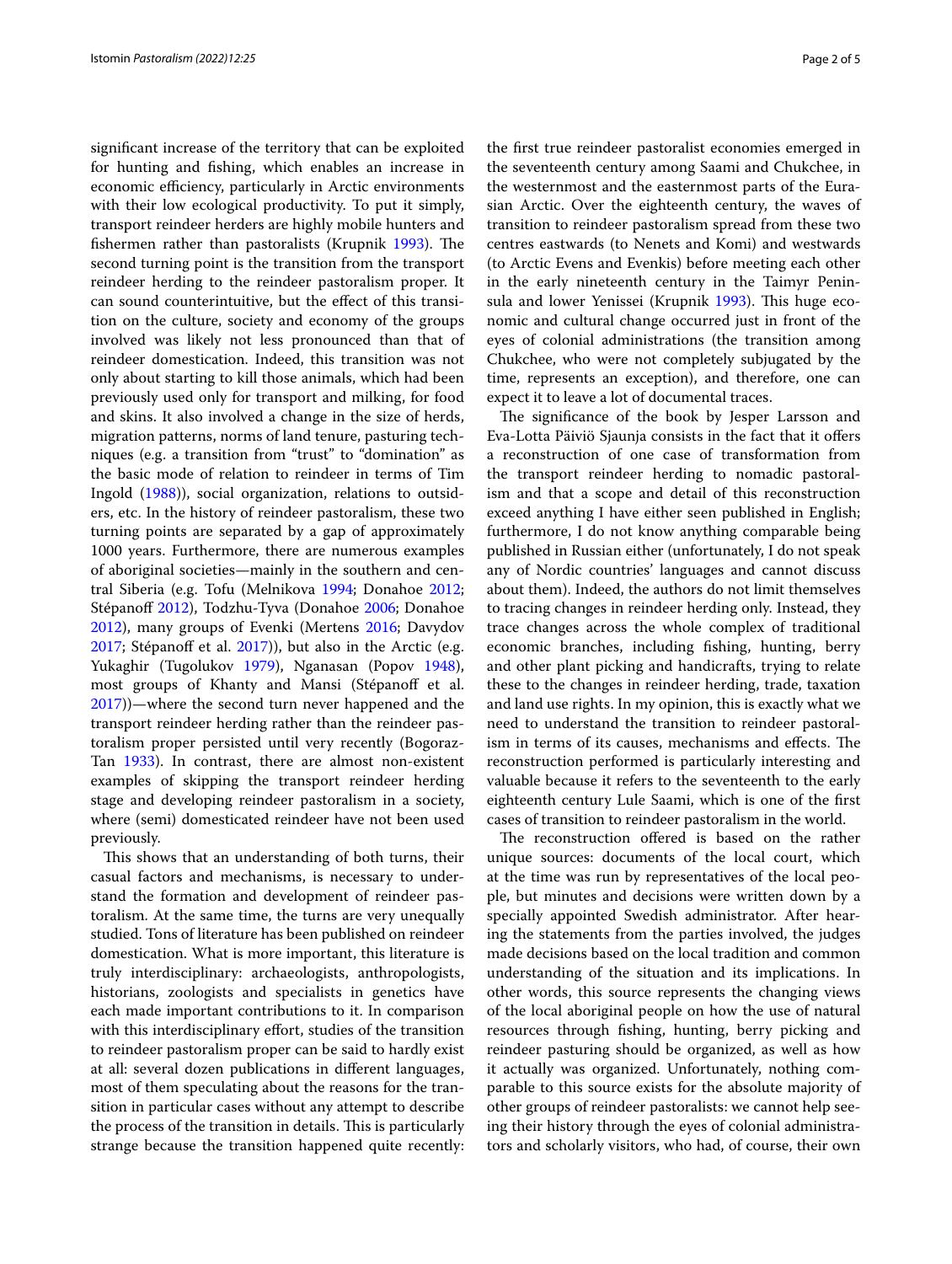agendas and often missed details of extreme importance for a reconstruction of the kind performed in the book. Of course, the sources used in the book under review have their own limitations: court cases by defnition reflect conflict, situations where something went wrong and the actors involved could not themselves reach a common decision on how to rectify it. The "normal state" of afairs" in the corresponding period—something we are mostly interested in—has to be concluded from the way the "wrong" situation is judged and settled. However, uncontroversial such a conclusion can seem, it is still a modern conclusion of a researcher rather than something the local people of the past had said. However, even with this reservation, the sources used in the book have important advantages in comparison with the "standard" sources—taxation books, Cossack reports, occasional visitors' accounts—that a historian of reindeer pastoralism usually has in her/his disposal. Of course, the authors of the book also make use of these "standard" sources in addition to the court cases.

The book consists of 9 chapters divided into 3 parts. The first four chapters represent the necessary introduction to the research. After stating the aims, tasks and reasons for their research (chapter 1), the authors proceed to the theoretical foundations of their research (chapter 2). They briefly summarize the development of Saami studies, then touch on the common-pool resources (CPR) management studies and the studies of nomadic pastoralist property regimes, which are closely related to them. After that, the authors identify two analytic frameworks: the institutional analysis and development (IAD) framework as developed by Elinor Ostrom and her group and the socio-ecological systems (SES) framework to be used in their study. In my opinion, the role of these analytical frameworks in the analysis made in the rest of the book is controversial. On the one hand, the reliance on the IAD framework strongly focused the authors' attention on changing rules and institutions, and this focus was quite justifed, taking into account the specifcs of their source of reconstruction. On the other hand, I have a feeling that what the authors fnally managed to reconstruct was not only—and even not so much—the institutional changes and/or the change of rules, but rather the change of economic practices guided by and efecting a change on the rules and institutions. It is this result of the analysis that I fnd particularly valuable and fascinating. Having said this, anyone interested in institutional change is going to fnd a lot of interesting reconstructions in the book as well. As for the SES framework, I do not quite see which role it played in the analysis performed in the book. The authors say that they "saw it more as a categorization that helped us structure our thinking about indigenous selfgovernance" (p. 31). Well, I am not sure I understand this completely, but as far as the results are good, I am quite ready to accept this explanation. The introductory part fnishes with two background chapters. One of them (chapter 3) provides background information on the Lule Saami, their social organization (*siida* structure) and the role and practices of court (and, therefore, the quality of court cases as sources). The article finishes with an overview of the sources. The other chapter (chapter  $4$ ) provides information on trade, taxation and population size. This information is important for the authors, because, in their analysis, these factors play the role of causing the change they trace.

The second part of the book contains the reconstruction itself. This part includes 4 chapters devoted to fishing, hunting, reindeer pastoralism and "other income sources" (picking berries and other plants, cultivation, livestock, hired work [mainly in reindeer herding], trade and transportation). All the chapters follow the same scheme. First, the role and techniques of the corresponding economic activities are described, their spatial organization is reconstructed and the changes in these aspects are discussed. Then, the social organization of the activities is analysed with a particular focus on property rights. Again, particular attention is paid to the changes in this organization over the study period. Particular attention is paid to reindeer husbandry. The authors reconstruct three steps in its transition to reindeer pastoralism and trace their relation to social organization and property rights. Their analysis of the transition from exclusive family rights on pasturelands to treating pasturelands as a common-pool resource with certain practices of managing it is of particular interest and importance. Indeed, the emergence of the open property regime and the corresponding practices of migration and reindeer pasturing seems to be one of the main aspects of pastoralist transition; its traces can easily be found in other reindeer pastoralist systems (for example, among Nenets the transition to pastoralism has defnitely caused the crash of the system of clan territories—see, for example, Golovnev [1995](#page-3-11); Golovnev and Osherenko [1999\)](#page-3-12). However, the analysis in the book goes far to explain its likely mechanisms and implications.

Finally, the fourth part of the book contains only one chapter, which offers the synthesis of the reconstructions made in the second chapter to provide a description of the transition. The authors choose the change in property rights from private to common and the corresponding change of institutions as the main focus of their analysis, which is quite logical taking into account their analytical framework. However, in my opinion, their analysis goes beyond this focus, which is of course rather important by itself. The analysis offers quite a coherent picture of the change in techniques and relative importance of diferent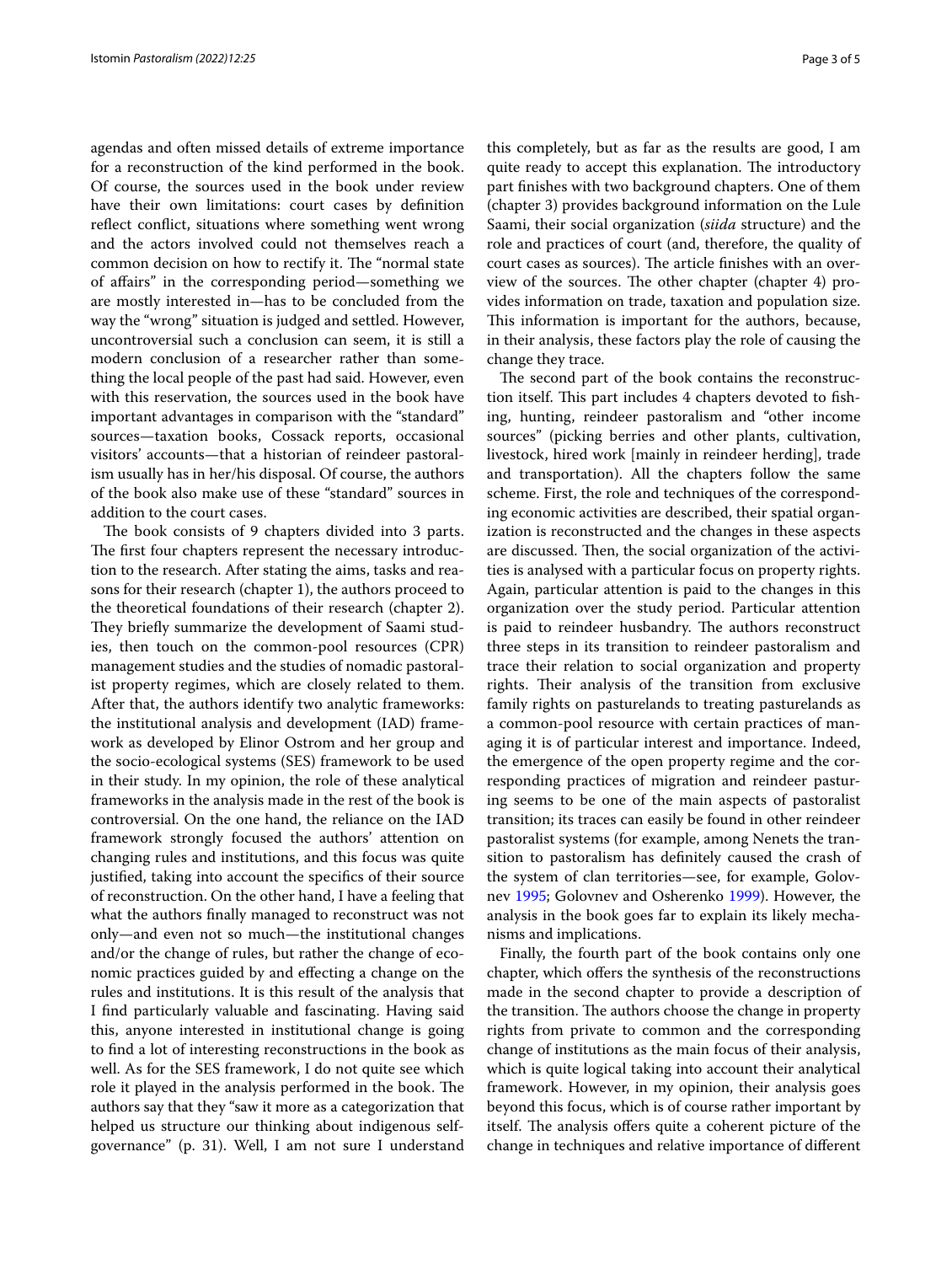economic activities (fshing, hunting, pastoralism) and the changing practices of combining these activities in households. Although the authors should be praised for their excellent analysis of institutions and property rights, this hidden analysis of practices is, in my opinion, also quite an achievement. Together, they produce a fascinating picture of the pastoralist transition that the historical studies of reindeer pastoralism have been lacking so far.

Of course, the book has some shortcomings. Probably, the most important is its insufficient contextualization in reindeer pastoralism studies. The book is well-grounded in Saami studies, no doubt. But reindeer pastoralism is not limited to Saami, and some aspects of the analysis by the authors would certainly have beneftted greatly from comparison to more eastern reindeer pastoralist systems and their history. Previously such comparisons were hindered by the linguistic barrier: Saami studies existed mainly in Nordic languages, while studies of eastern European and Siberian reindeer pastoralists were predominantly in Russian. Nowadays, however, a lot of publications in English are available in both traditions, and their separations have ceased to make much sense. Thus, the full significance of the book, which I tried to outline at the beginning of my review, becomes obvious if the processes analysed in it are put into context of similar processes in other reindeer pastoralist systems. This brings us to the second point of criticism, which is rather more abstract and, probably, should be better presented as a wish for the future. As I already said at the beginning of my review, the studies of pastoralist transition in the Arctic tend to be regionally and locally focused and, therefore, preoccupied by the local factors and variables. Thus, the authors of the reviewed book state as a matter of fact that the pastoralist transition was caused in their case by the change in taxation and trade. Similarly, the transition among Chukchee (which occurred at the same time as that among the Saami) is usually explained by the rise of warfare caused by the export of frearms and military support by Russians. The pastoralist transition among Nenets is explained by their attempts to avoid Russian control and taxation. I do not wish to criticize any of these explanations, but I cannot fail to notice that the pastoralist transition occurred in a relatively short time (200 years) over a huge territory. Does this fact not point to some common ultimate causes active across this territory, something enabling the proximate causes, such as the taxation system or the warfare inspired by colonizers, to produce the efects they did? If so, should not we try to look beyond the concrete cases to fnd these factors?

This criticism notwithstanding, the book by Jesper Larsson and Eva-Lotta Päiviö Sjaunja is really fascinating and a defnite must-read for anyone interested in

the history of reindeer pastoralism and, maybe, pastoralism in general.

#### **Acknowledgements**

Not applicable

#### **Author's contributions**

The review is prepared and written by the single author. The author(s) read and approved the fnal manuscript.

#### **Authors' information**

No information **Funding**

#### Not applicable

**Availability of data and materials**

Not applicable

#### **Declarations**

**Ethics approval and consent to participate** Not applicable

#### **Consent for publication**

Not applicable

#### **Competing interests**

The author declares that there are no competing interests.

Received: 19 May 2022 Accepted: 19 May 2022<br>Published online: 08 June 2022

#### **References**

- <span id="page-3-10"></span>Bogoraz-Tan, V.G. 1933. Olenevodstvo: Vozniknoveniie, razvitiie i perspektivy. In *Problemy proishozhdeniia domashnih zhyvotnyh*, 219–251. Leningrad: Izdatelstvo akademii nauk SSSR.
- <span id="page-3-7"></span>Davydov, Vladimir N. 2017. Research on human and reindeer relations in Southern Yakutia [Sakha Republic]. *Anthropology and Archeology of Eurasia* 56. Routledge: 6–31. [https://doi.org/10.1080/10611959.2017.](https://doi.org/10.1080/10611959.2017.1352313) [1352313](https://doi.org/10.1080/10611959.2017.1352313).
- <span id="page-3-5"></span>Donahoe, Brian. 2006. Olenevodstvo tuvintsev-todhintsev segodnia. In *Voprosy izucheniia istorii i kultury narodov Tsentral'noi Azii i sopredel'nyh regionov*, 121–132. Kyzyl: Natsionalnyi muzei im. Aldan Maadyr.
- <span id="page-3-3"></span>Donahoe, Brian. 2012. "Trust" or "domination"?: Divergent perceptions of property in animals among the Tozhu and the Tofa of south Siberia. In *Who owns the stock?: Collective and multiple forms of property in animals*, ed. Alexander M. Khazanov and Günther Schlee, 99–119. New York: Berghahn Books.
- <span id="page-3-11"></span>Golovnev, Andrei V. 1995. *Govoriashchie kultury: tradicii samodijcev i ugrov*. Ekaterinburg: Institut istorii i archeologii UrO RAN.
- <span id="page-3-12"></span>Golovnev, Andrei V., and Gail Osherenko. 1999. *Siberian survival: The Nenets and their story*. Ithaca: Cornell University Press.
- <span id="page-3-1"></span>Ingold, Tim. 1988. *Hunters, pastoralists and ranchers: Reindeer economies and their transformations*. Cambridge: Cambridge University Press.
- <span id="page-3-0"></span>Krupnik, Igor. 1993. *Arctic adaptations: Native whalers and reindeer herders of northern Eurasia*. Hanover: University Press of New England.
- <span id="page-3-2"></span>Melnikova, L.V. 1994. *Tofy: istoriko-etnografcheskii ocherk*. Irkutsk: Vostochno-Sibirskoie knizhnoie izdatelstvo.
- <span id="page-3-6"></span>Mertens, Karl. 2016. Patterns of Evenki mobility in Eastern Siberia. *Sibirica* 15: 1–40. [https://doi.org/10.3167/sib.2016.150101.](https://doi.org/10.3167/sib.2016.150101)
- <span id="page-3-9"></span>Popov, A.A. 1948. *Nganasany*. Moscow: Izdatelstvo akademii nauk SSSR.
- <span id="page-3-4"></span>Stépanoff, Charles. 2012. Human-animal "joint commitment" in a reindeer herding system. *HAU: Journal of Ethnographic Theory* 2: 287–312 <https://doi.org/10.14318/hau2.2.015>.
- <span id="page-3-8"></span>Stépanoff, Charles, Charlotte Marchina, Camille Fossier, and Nicolas Bureau. 2017. Animal autonomy and intermittent coexistences: North Asian